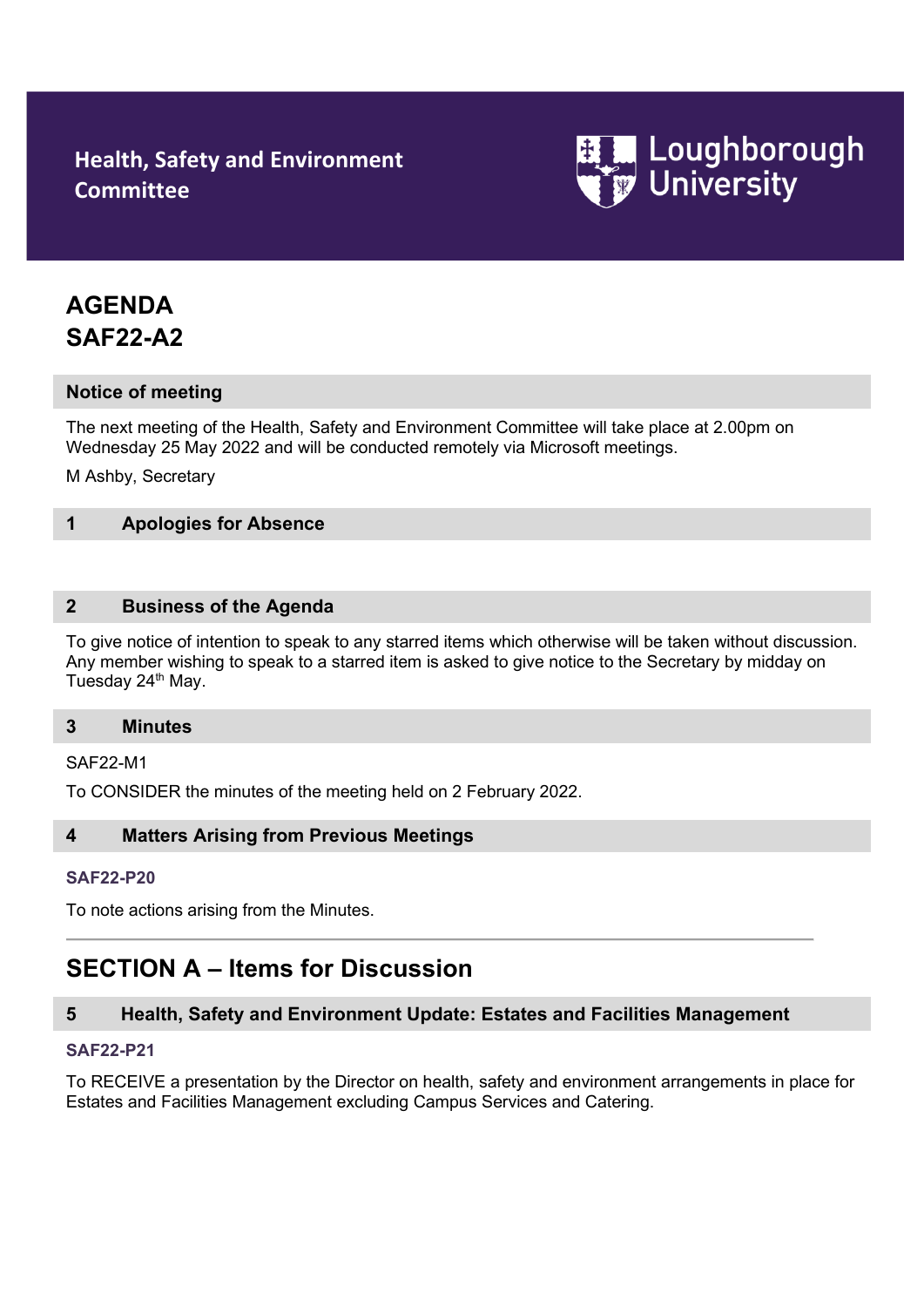# **6 Health, Safety and Environment Update: Student Services**

#### **[SAF22-P2](http://www.lboro.ac.uk/admin/committees/hsec/papers/2012/saf12-p32.doc)2**

To RECEIVE a presentation by the Director of Student Services on health, safety and environment arrangements relating to Student Services.

## **7 Director of Health, Safety & Wellbeing Report and Covid Update**

#### **[SAF22-P2](http://www.lboro.ac.uk/admin/committees/hsec/papers/2012/saf12-p32.doc)3**

To RECEIVE an update from the Director of Health, Safety and Wellbeing.

#### **8 Statutory Compliance Key Performance Indicators**

#### **[SAF22-P2](http://www.lboro.ac.uk/admin/committees/hsec/papers/2012/saf12-p32.doc)4, [SAF22-P2](http://www.lboro.ac.uk/admin/committees/hsec/papers/2012/saf12-p32.doc)5**

- 8.1 To RECEIVE updates in relation to statutory compliance key performance indicators:
	- (i) Health, Safety and Environment Statutory Compliance Sub-Committee Report;
	- (ii) Ionising/Non-Ionising Radiation, Chemical, Biological/GM and HTA KPIs.
- 8.2 To CONSIDER the compliance for these areas and the actions set to move areas to green to ensure these are appropriate.

#### **9 Radiation Protection Update**

#### **[SAF22-P2](http://www.lboro.ac.uk/admin/committees/hsec/papers/2012/saf12-p32.doc)6**

To RECEIVE an update and ENDORSE associated recommendations.

#### **10 Biological Safety – Human Tissue Act Audit Update**

To RECEIVE an update on Biological Safety from the Strategic Scientific Technical Lead.

## **11 Occupational Health and Wellbeing Service Update**

#### **[SAF22-P2](http://www.lboro.ac.uk/admin/committees/hsec/papers/2012/saf12-p32.doc)7**

To RECEIVE an update and ENDORSE a proposal for a School/Service ratio of wellbeing champions.

#### **12 Stress and Mental Ill Health Provision**

#### **[SAF22-P2](http://www.lboro.ac.uk/admin/committees/hsec/papers/2012/saf12-p32.doc)8**

Arising from M22/5.4, to CONSIDER a report on the University's stress and mental wellbeing provision and any areas which might be strengthened.

## **12 Environmental Compliance Report**

#### **[SAF22-P2](http://www.lboro.ac.uk/admin/committees/hsec/papers/2012/saf12-p32.doc)9**

To NOTE the Environmental Compliance Report and to CONSIDER a proposed course of action for a non-conformance.

## **13 Future Business**

### **[SAF22-P3](http://www.lboro.ac.uk/admin/committees/hsec/papers/2012/saf12-p32.doc)0**

To CONSIDER a proposed approach for future business.